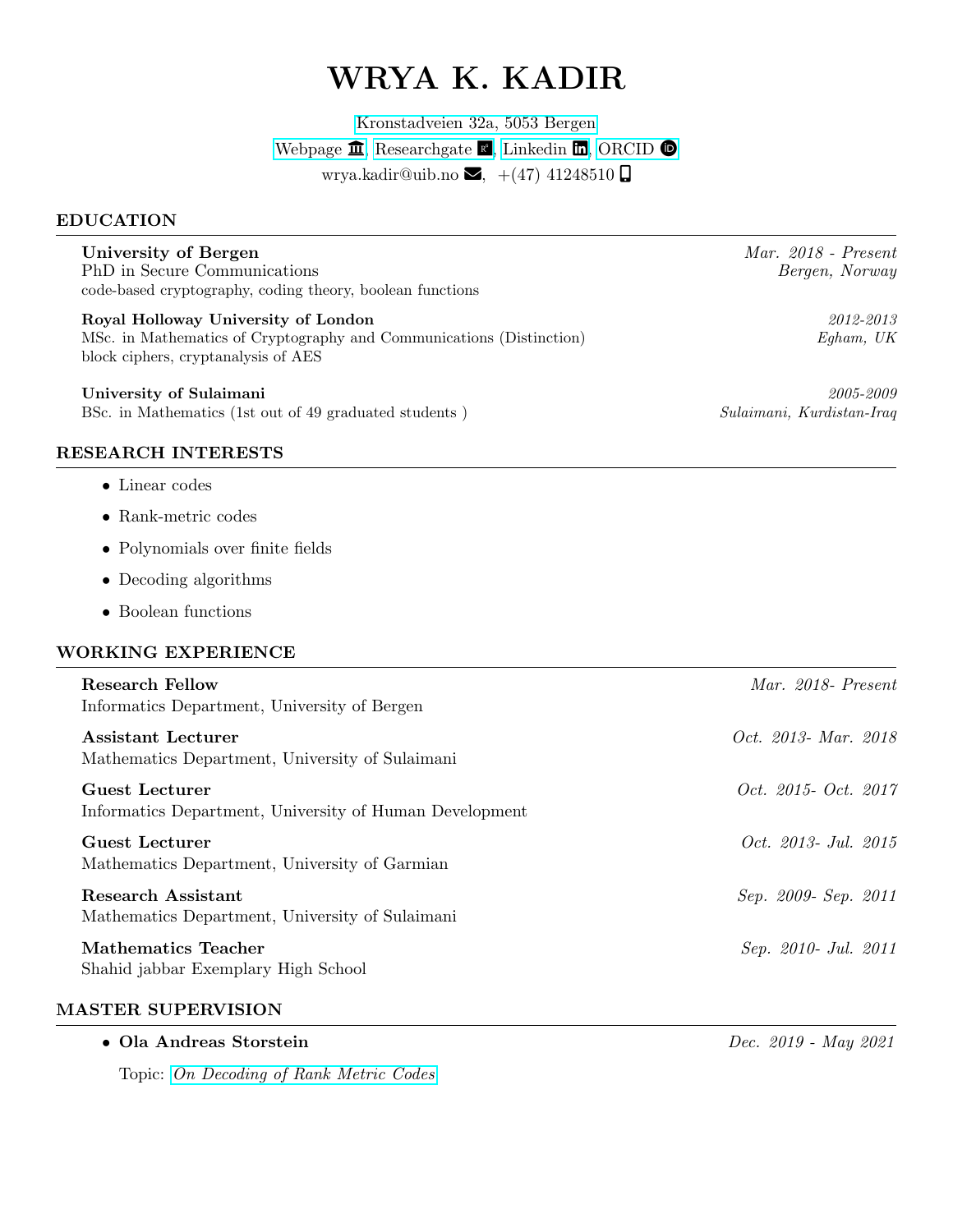## ACADEMIC ACTIVITIES

| • Cryptography and Coding Theory - First Annual Conference                         |                        |
|------------------------------------------------------------------------------------|------------------------|
| Virtual Event                                                                      | 21 - 22 Sep. 2021      |
| • The 6th International Workshop on Boolean Functions and their Applications (BFA) |                        |
| Rosendal, Norway                                                                   | 06 - 10 Sep. 2021      |
| • IEEE International Symposium on Information Theory (ISIT)                        |                        |
| Melbourne, Victoria, Australia                                                     | 12 - 20 Jul. 2021      |
| • Student Representative of COINS Research School                                  | $2020 - 2021$          |
| • Sequences and Their Applications Conference (SETA)                               |                        |
| Saint-Petersburg, Russia                                                           | 22 - 25 Sep. 2020      |
| • The 5th International Workshop on Boolean Functions and their Applications (BFA) |                        |
| Loen, Norway                                                                       | $15 - 17$ Sep. 2020    |
| • Organising Committee of ICT Research School                                      |                        |
| OS, Norway                                                                         | 31 Oct. - 01 Nov 2019  |
| • Munich Workshop on Coding and Cryptography                                       |                        |
| Technical University of Munich, Germany                                            | 15 - 16 Jul. 2019      |
| • The Eleventh International Workshop on Coding and Cryptography (WCC)             |                        |
| L'Abbaye de Saint-Jacut-de-la-Mer, France                                          | 31 Mar. - 05 Apr. 2019 |
| • Post-Quantum Cryptography Workshop                                               |                        |
| Oxford University, UK                                                              | 18 - 22 Mar. 2019      |
| • The 3rd International Workshop on Boolean Functions and Their Applications (BFA) |                        |
| Loen, Norway                                                                       | $17 - 22$ Jun. $2018$  |
| • COINS Winter School                                                              |                        |
| Finse, Norway                                                                      | 06 - 11 May 2018       |
| RELEVANT COURSES                                                                   |                        |
| • Theory of Science and Ethics                                                     | Spring 2020            |
| University of Bergen                                                               |                        |
| • Teaching Methods                                                                 | JUn. 2014 - Aug. 2014  |
| University of Sulaimani                                                            |                        |
| <b>Educational Psychology</b><br>$\bullet$                                         | Jun. 2014 - Aug. 2014  |
| University of Sulaimani                                                            |                        |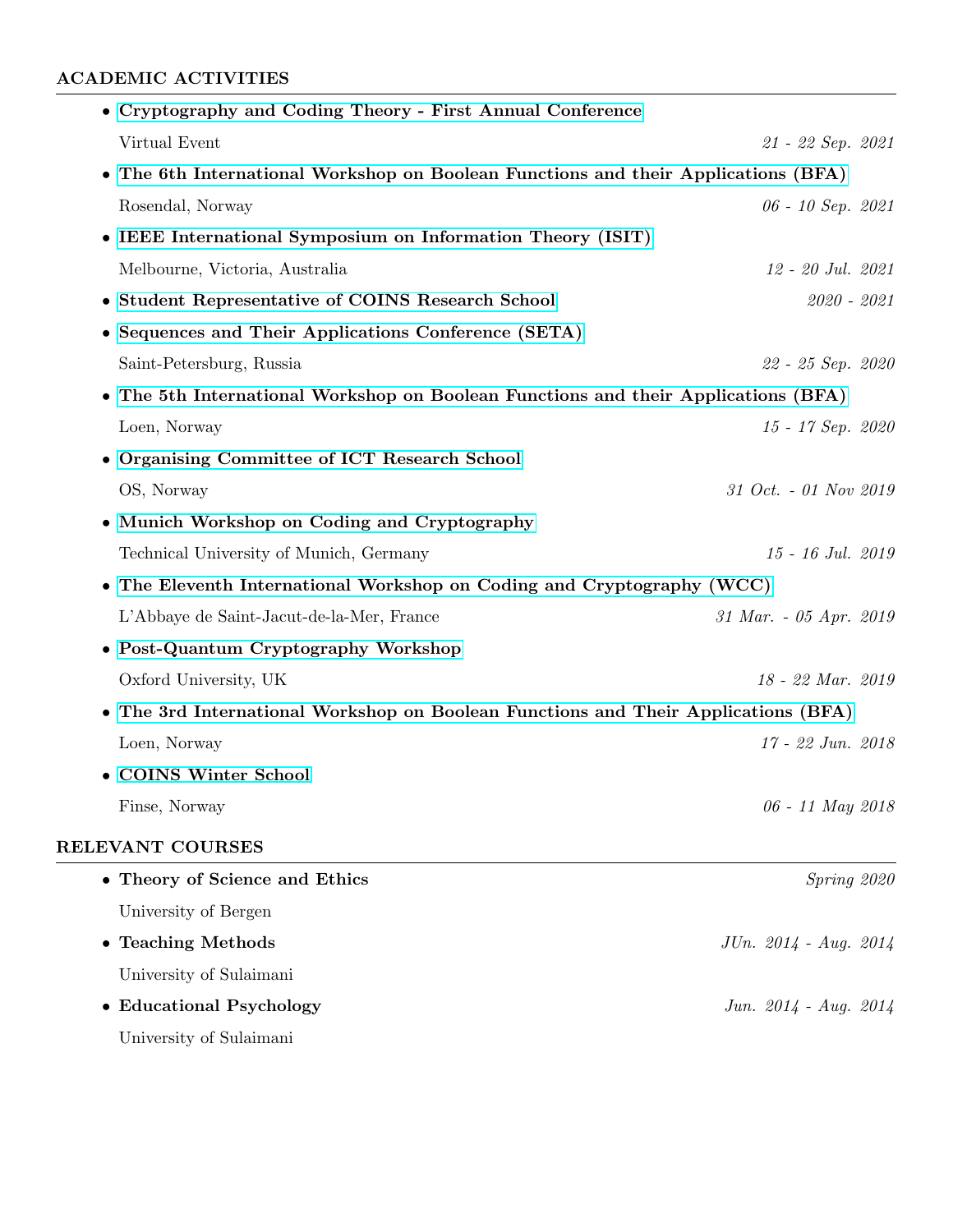## **TEACHING**

| University of Bergen<br>Department of Informatics - Teaching Assistant        | Mar. 2018 - Jun. 2021 |
|-------------------------------------------------------------------------------|-----------------------|
| • Applied Cryptography (INF 143)                                              |                       |
| • Introduction to Cybersecurity (INF $140$ )                                  |                       |
| • Introduction to Cryptanalysis of Symmetric Ciphers (INF 247)                |                       |
| • Basic Codes (INF 240)                                                       |                       |
| • Modeling and Optimization (INF170)                                          |                       |
| University of Sulaimani<br>Department of Mathematics - Assistant Lecturer     | Oct. 2013 - Mar. 2018 |
| • Advanced Calculus                                                           |                       |
| $\bullet$ Finite Mathematics                                                  |                       |
| $\bullet$ Calculus                                                            |                       |
| $\bullet$ Linear Algebra                                                      |                       |
| • Probability and Statistics                                                  |                       |
| University of Human Development<br>Department of Informatics - Guest Lecturer | Oct. 2015 - Oct. 2017 |
| • Probability and Statistics                                                  |                       |
| • Discrete Mathematics                                                        |                       |
| University of Garmian<br>Department of Mathematics - Guest Lecturer           | Oct. 2013 - Jul. 2015 |
| • Ordinary Differential Equations                                             |                       |
| • Advanced Calculus                                                           |                       |
| University of Sulaimani<br>Department of Mathematics - Research Assistant     | Sep. 2009 - Sep. 2011 |
| • Probability and Statistics                                                  |                       |
| • Mathematical Analysis                                                       |                       |
| $\bullet$ Advanced Calculus                                                   |                       |
| • Finite Mathematics                                                          |                       |
| Shahid jabbar Exemplary High School                                           | Sep. 2010 - Jul. 2011 |
| • 8th Grade Mathematics                                                       |                       |

#### PUBLICATIONS AND CONFERENCE PAPERS

- 1. Wrya K. Kadir ["A Delicately Restricted Channel and Decoding of Maximum Rank Distance Codes".](https://arxiv.org/abs/2109.02069) IEEE XVII International Symposium Problems of Redundancy in Information and Control Systems, Redundancy 2021.
- 2. Wrya K. Kadir, Chunlei Li, Ferdinando Zullo ["Decoding a class of maximum Hermitian rank metric](https://boolean.w.uib.no/files/2021/08/BFA_2021_abstract_19.pdf) [codes".](https://boolean.w.uib.no/files/2021/08/BFA_2021_abstract_19.pdf) The 6th International Workshop on Boolean Functions and their Applications , BFA 2021.